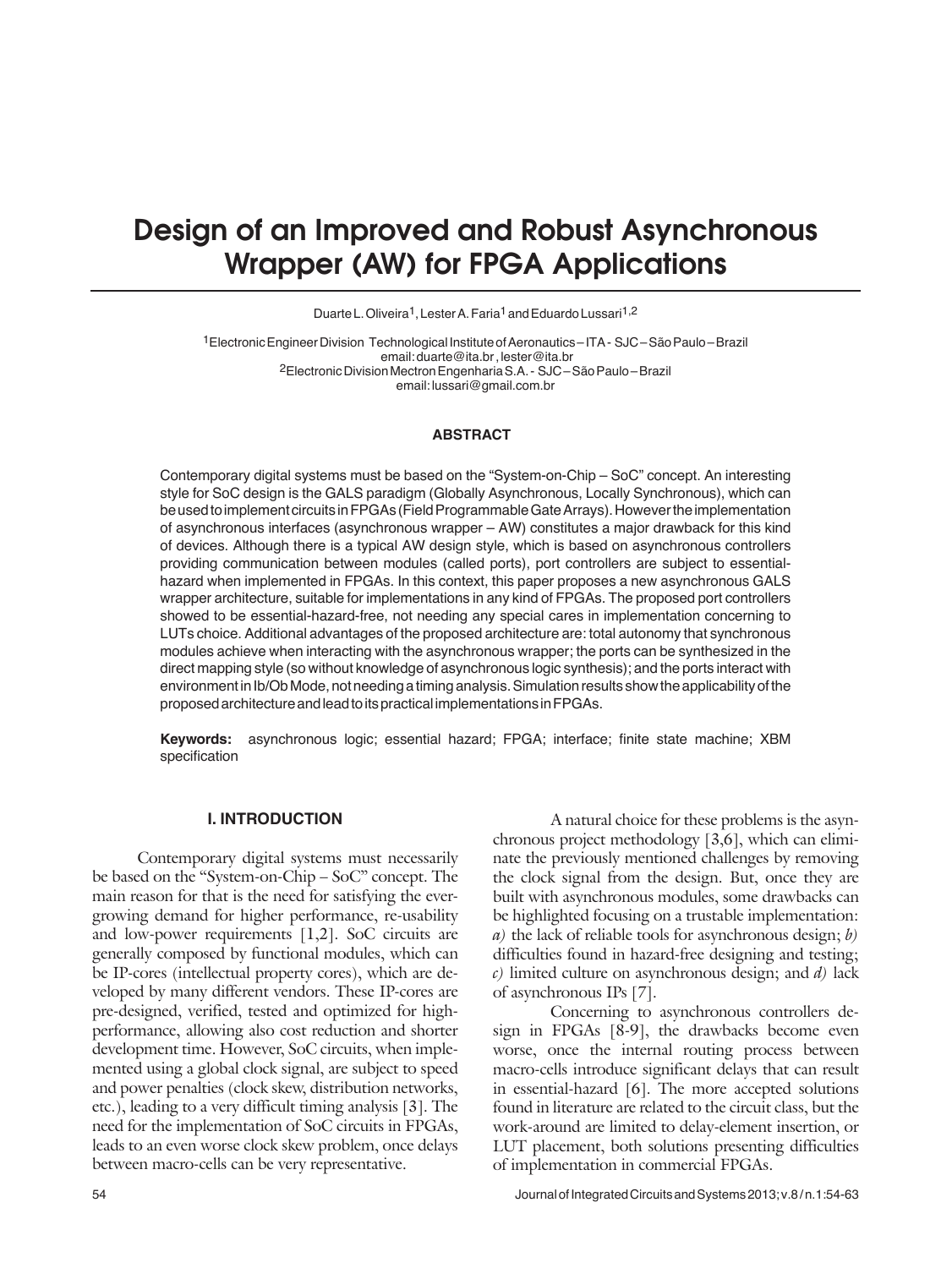Therefore, intermediate solutions were previously proposed between totally synchronous and totally asynchronous designs, such as the GALS methodology (*Globally Asynchronous Locally Synchronous*), consisting of many synchronous functional modules that communicate to each other in an asynchronous form. In order to handle this asynchronous communication between modules, an interface circuit is added around each synchronous module, what is called an Asynchronous Wrapper (AW). In the AW, the communication is performed by ports (asynchronous controllers), which show to be subject to inherent problems. Considering all the previous works found in literature, different Asynchronous Wrapper Ports **(**AW\_P) focusing on FPGAs [17-23] showed some kind of essential-hazard, or did not satisfy the isochronic fork concepts.

In this context, this paper proposes an AW P that, making use of a pausible local-clock, showed to be completely free of essential-hazard, improving all the previous works found in literature and allowing its implementation in any kind of FPGA. Additional advantages of the proposed architecture are: total autonomy that synchronous modules achieve when interacting with the asynchronous wrapper; the ports can be synthesized without any knowledge of asynchronous logic synthesis, once it is used the direct mapping style; and ports interact with environment in Ib/Ob Mode, not needing a timing analysis.

In order to achieve this goal, this paper is divided in 7 sections. While section 2 presents a theoretical background on the related topics discussed on this paper, section 3 describes the architecture of the different blocks that compose the final structure, section 4 elucidates the Mapping-Direct XBM methodology and presents, as well, the Essential-Hazard-Free specification for the ports design. Section 5 shows, step-bystep the design of the hazard-free ports; and section 6 relates to simulation results and further discussions. Finally, section 7 presents some concluding remarks and future works.

## **II. Theorectical background**

FPGAs have become a popular solution for implementing digital circuits because of their low-cost and short development time benefits. This technology has been growing considerably in the last years, presenting million-gates FPGAs that allow the implementation of complex digital systems [4,5].

On the other hand, the term GALS was first used by Chapiro in [10], having been successfully used in many implementations, including FPGAs [15] and ASIC (Application Specific Integrated Circuit) [13,14]. A GALS system consists of many synchronous functional modules (that may be IPs), which carries its own individual clock signals and communicate to each other in an asynchronous form. To handle the asynchronous communication between modules, an interface circuit is added around each synchronous module, what is called an Asynchronous Wrapper (AW). This term was first used in [11], by Bormann and can be built with local clocks, gated-clocks, FIFO, communication asynchronous controller (Input *Ports*, Output *Ports*), etc. Techan et al. [12] shows the different styles of asynchronous interfaces dedicated to GALS systems. In this context, Asynchronous wrappers that make use of Communication Ports (AW\_P) are of main interest because they allow removing the asynchronous handshake scheme from the synchronous module, allowing the design of each one of the synchronous modules by using standard techniques of synchronous design. Figure 1 shows a generic interface with a synchronous module.



**Figure 1.** Asynchronous wrapper architecture, providing locally synchronous modules to communicate to others in an asynchronous way, avoiding clock skew problems in FPGA.

Although GALS is able to solve the problems related to the global clock signal, the communication between modules is already performed in the asynchronous paradigm. The communication ports are asynchronous controllers, and subject to its inherent problems. Jia [16] shows the advantages of implementing GALS in FPGA, highlighting the elimination of the clock skew problem. On the other hand, the biggest problem of GALS approach for FPGAs is the asynchronous communication, which must be performed by the controllers (ports) [17- 23], showing some kind of essential-hazard or not satisfying the isochronic fork concepts. The *Speed-independent* or *quasi delay-insensitive* circuit class, equivalent to asynchronous controllers, cannot be implemented in commercial FPGAs because the lines between cells present significant delay. Therefore, applying the isochronic fork concept [6] in FPGAs is unnatural.

In order to evaluate previous trials of dealing with this problem, some works were found in literature, where different kinds of ports have been implemented in FPGA, and were synthesized in the logic synthesis style [6]. The ports proposed in [17-20] were specified in STG (Signal Transition Graph), which is a specification *Petri-net-like*, having been synthesized in the Petrify tool [6]. These ports are controllers of quasidelay-insensitive (QDI) class, but the implementations in FPGA required a very complicated choice of LUTs in order to meet the requirement *isochronic fork* [6].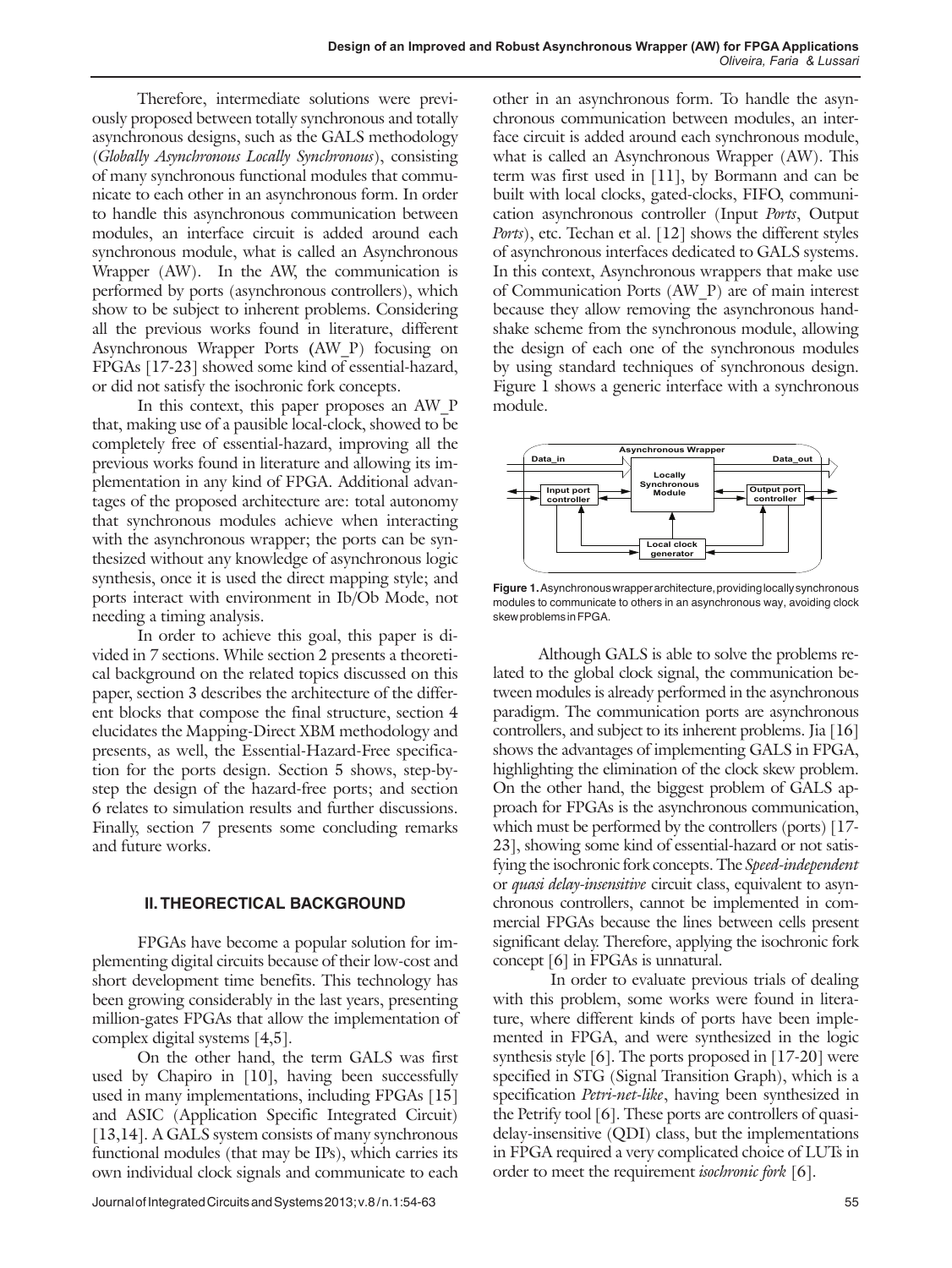On the other hand, the ports proposed in [21- 23] were specified in XBM (Extended Burst-Mode) and BM (Burst-Mode). These ports were implemented, respectively, in 3D [25] and Minimalist [26] tools, on Huffman architecture with output feedback. These ports are controllers of bounded gate and wire delay (BGWD) class, interacting with the environment in the generalized fundamental mode (GFM), leading to a high necessity of timing analysis. They are subject to essential hazard*,* therefore requiring the insertion of delay elements.

In order to implement the FPGA ports, Pontes et al. [22] inserted delays to meet GFM (Fig. 7 - delay-1) and used the hard macros technique to choose specific LUTs and to avoid essential hazard. In the same way, Farouk et al. [20] had to choose specific LUTs in order to meet isochronic fork restrictions [6].

As could be seen in [21], the implementation of the AW\_P in FPGAs presents two main problems: firstly, the two different ports (input and output) operate at GFM, leading to the need of a timing analysis and requiring that the interaction with the environment must be slow enough to allow the stabilization of the ports; and secondly, the input port presents essential-hazard. Figure 2 shows a simulation of the input port in platform ALTERA, showing the existence of essential-hazard.



In this paper we show that, through our proposal of implementation (Direct mapping - MAP\_DIR\_ XBM) [24]), it is possible to achieve an improvement on this performance, leading not only to a more robust controller (considering technology changes), but also not needing any time analysis, what leads to FPGA implementation independent of the mapping and routing. It is also introduced the "necessary and sufficient" condition for synthesizing the hazard-free ports by MAP\_DIR\_XBM method.

## **III. Architecture**

#### *A. Asynchronous Wrapper*

The main objective of the proposed architecture is to provide a weak interface interaction between the locally synchronous module (LSM) and asynchronous interface. It is an upgrade of the architecture previously shown in [23]. Figure 3 shows the variables "data available" and "data accept" as the only ones used for the communication between the LSM and the interface [23]. It is possible to see that, when *data available*  $= 1$ , data is ready to be transmitted, and when *data accept* = 1, data will be received.



**Figure 3.** Locally synchronous module presenting weak interface interaction between the locally synchronous module (LSM) and asynchronous interface: a) output; b) input [23].

On the other hand, Fig. 4 and 5 show the architectures of our proposed input/output communication control ports (interfaces), which implements the weak interaction between the interface and the LSM, through the insertion of a pausible clock generator. This new architecture works perfectly and shows to be an alternative option of implementation to the previous ones, considering the advantages of a Pausible Clock Generator.



**Figure 4.** Proposed input interface/control.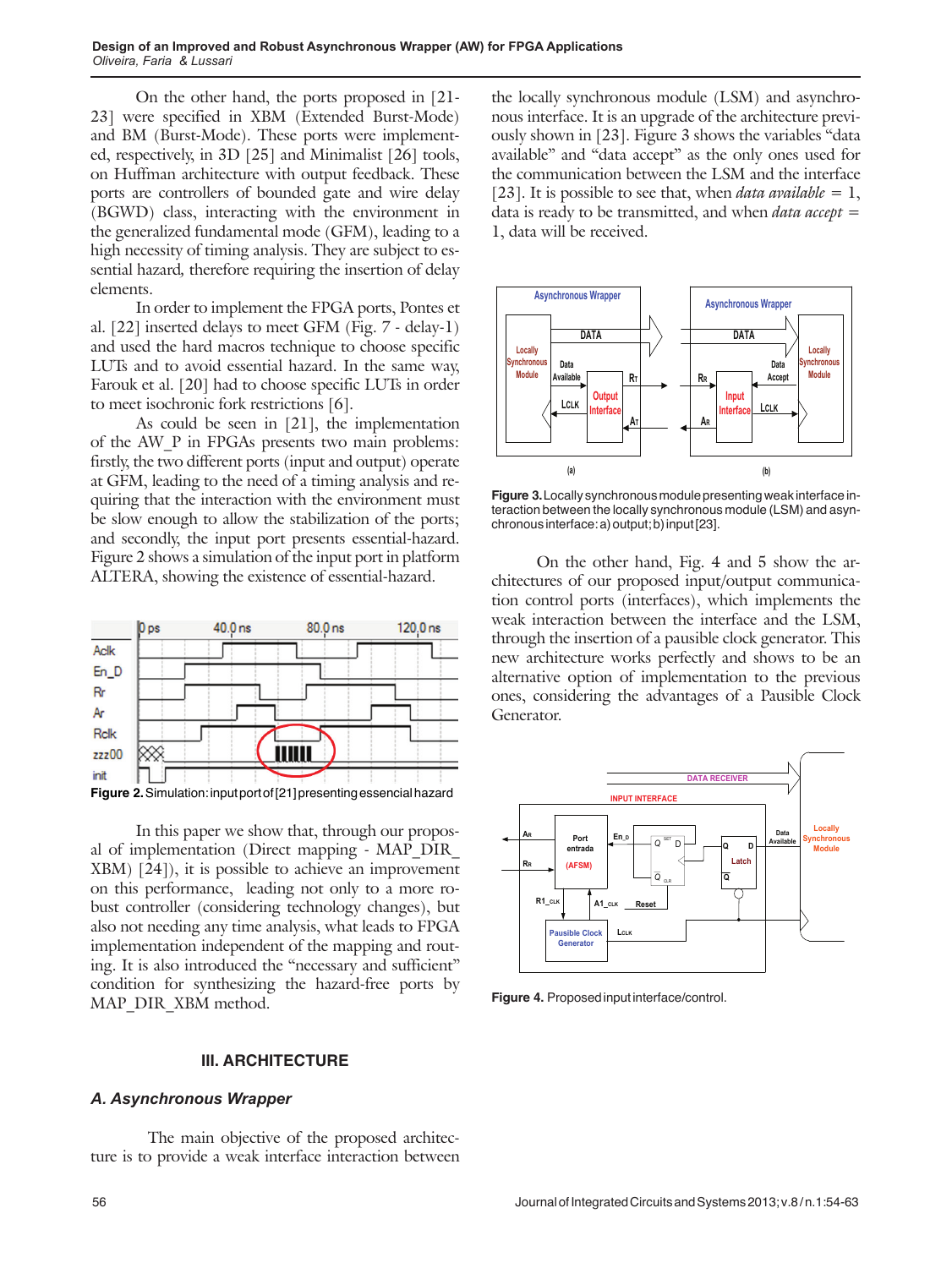

**Figure 5.** Proposed output interface/control.

Considering the architectures presented in Fig.4 and 5, Fig.6 summarizes the proposed asynchronous wrapper that receives and transmits data and can be compared to the one presented in Fig.3.



**Figure 6.** Proposed I/O Asynchronous Wrapper (AW) – Full Architecture.

As can be seen in Fig.6, the proposed AW comprises five blocks: locally synchronous module, two different controls (for input and output of data – Fig.4 and 5), a pausible clock generator (which can generate the signal for both controllers together) and a register based on transparent latches. In order to implement this kind of architecture using PCG, some efforts have to be done, once the target architecture may be focused in a FPGA implementation. It is described below.

# *B. Pausible Clock Generator*

Different kinds of Pausible Clock Generators (PCG) have been proposed and can be found in literature. Many ones are based on arbitrators (MUTEX), being inappropriate for FPGA. In [22, 27] some PCGs are proposed by using only logic gates and *C* latches. In order to illustrate and compare these architectures with the new one proposed in this paper, Fig. 7 and 8 show different kinds of PCGs, with the arbitrators based on basic gates and using the C-latches, while Fig. 9 shows the improved proposed pausible clock generator that shows to be full suitable for FPGA implementation and achieves a performance not shown by the previous ones.



**Figure 7.** Pausible clock generator of [22]



**Figure 8.** Pausible clock generator of [27].



**Figure 9.** Proposed pausible clock generator that fullfills the requirements for FPGA implementation.

Once our AW architecture depends on a functional PCG, Fig.9 shows the developed architecture that makes our PCG not only a new one, but the one that works correctly for all FPGAs. In this design, the pause occurs when  $R_{CLK}$  goes  $0\rightarrow1$  and the clock LCLK goes 1 $\rightarrow$ 0. Activation of the clock LCLK 0 $\rightarrow$ 1 occurs when  $R_{CLK}$  1 $\rightarrow$ 0. Figure 10 shows the timing diagram of the proposed PCG. Figure 11 shows a symmetrical delay based on FFs, being full accepted by the compilers of FPGAs and, finally, Fig. 12 shows the proposed PCG with two possible pause entrances.

These architectures were developed focusing on FPGA implementation and showed to be fully efficient. Specific details on the design of them are out of the scope of this work, once it is part of the major proposed block AW that was previous described. Blocks with similar functionalities were not found in literature.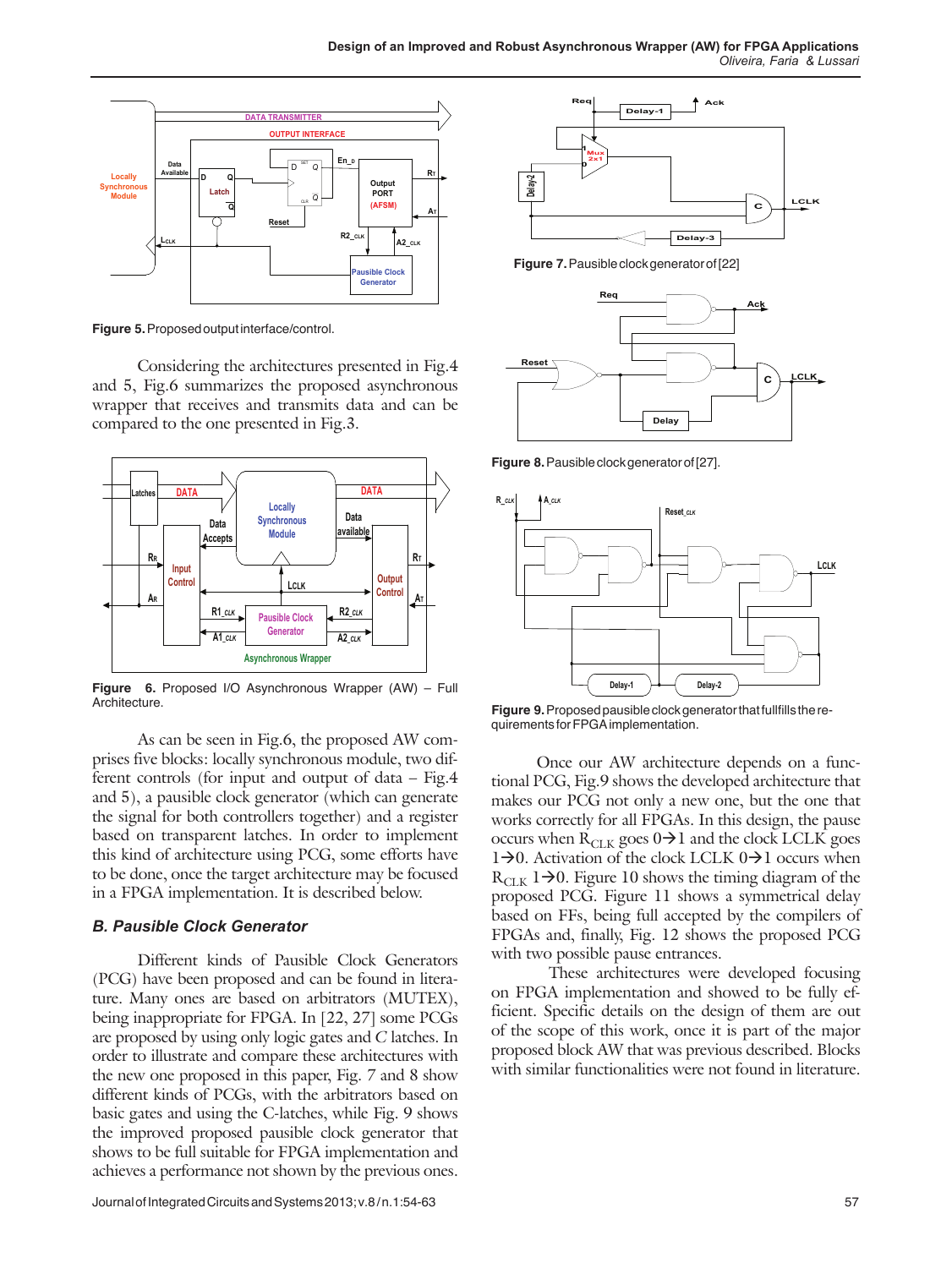

**Figure 10**. Timing diagram: pausible clock generator.



**Figure 11.** Symmetric delay.



**Figure 12.** Proposed PCG: two input for stopping.

## *C. Ports: Essential-Hazard-Free specification*

The so-called essential-hazard problem was first studied by Unger in [28]. He showed that essential-hazard is related to the specifications, considering BGWD asynchronous controllers. The proposed solution was the insertion of delay elements in the feedback lines. Unfortunately, it leads to a reduction of the reliability, modularity, technology migration and raising timing analysis problems. Oliveira et al. in [29] proposed a method in logic-synthesis style, which parts from the burst-mode specification (BM), synthesizing essential-hazard free asynchronous controllers without inserting any delay elements. As an initial condition for the implementation of this method, it is required that BM specification satisfies the "essential signal condition" [29]. It can be shown that "essential signal condition" [29] can be extended also to the extended burst-mode (XBM) specification. The BM specification, proposed by Nowick [30] and later extended by Yun in [25] as XBM specification, are quite popular to describe asynchronous controllers once they are familiar to designers of synchronous paradigm.

As an example, Fig.13 shows an XBM specification with inputs [*a, b, c, d*] and output [*x, y, z*], where the

signal *a* represents a level sensitive signal (LSS) and the signals [*b, c, d*] are transition sensitive signals (TSS). TSS signals can be classified as "direct-don't-care" or "terminating" signals. The state transitions are labeled with the input burst/output burst (Ib/Ob) signals, where it is possible to find  $Ob = \mathcal{A}$ . In the state transition from state  $3\rightarrow 4$ , the signal  $b^*$  is a "direct don't-care signal" and the signal  $c$  is a "terminating edge signal". For more information on the XBM specification, refer to [25].



**Figure 13.** XBM specification.

The essential-hazard-free condition is based on the concepts of essential signals, proposed by Oliveira et al. in [29], for the Burst-Mode specification. In the XBM specification, during the state transitions, an input signal is considered a context signal only if it doesn't change its value during this transition (the signal must not be present in the label). On the other hand, an input signal is considered a trigger signal if it is labeled for this transition. As an example, consider 5→0 state transition, in Fig. 13 above. The signals b and d are considered trigger signals while signal c is a context signal (its value is 0).

#### *Definition*

Let A and B be a pair of states in an XBM specification and Ib/Ob be the input/output burst for the A $\rightarrow$ B transition, being Es an input signal (Es  $\in$  Ib) classified as terminating TSS. Es will be an essential signal only if it is a context signal in all transitions that are incident on state A and it is a trigger signal on the transition A→B.

For instance (see Fig. 13), b and d are not essential on transition 5→0 because they are trigger signals on transition 4→5. Signal b is essential on transitions 1→2 and 1→3, because it is a context signal on transition  $0 \rightarrow 1$ .

# *Lemma*

(*Essential Signal Condition – ESC*) – The XBM specification is essential-hazard-free (XBM\_EHF) if, and only if, for each state transition  $t_r \in XBM$  that is labeled by the  $Ib_{n}/Ob_{r}$  and where  $Ob_{r} \# \mathcal{O}_{2}$ , there must be, at least, one essential input signal. The proof of this lemma is similar to that one found in [29].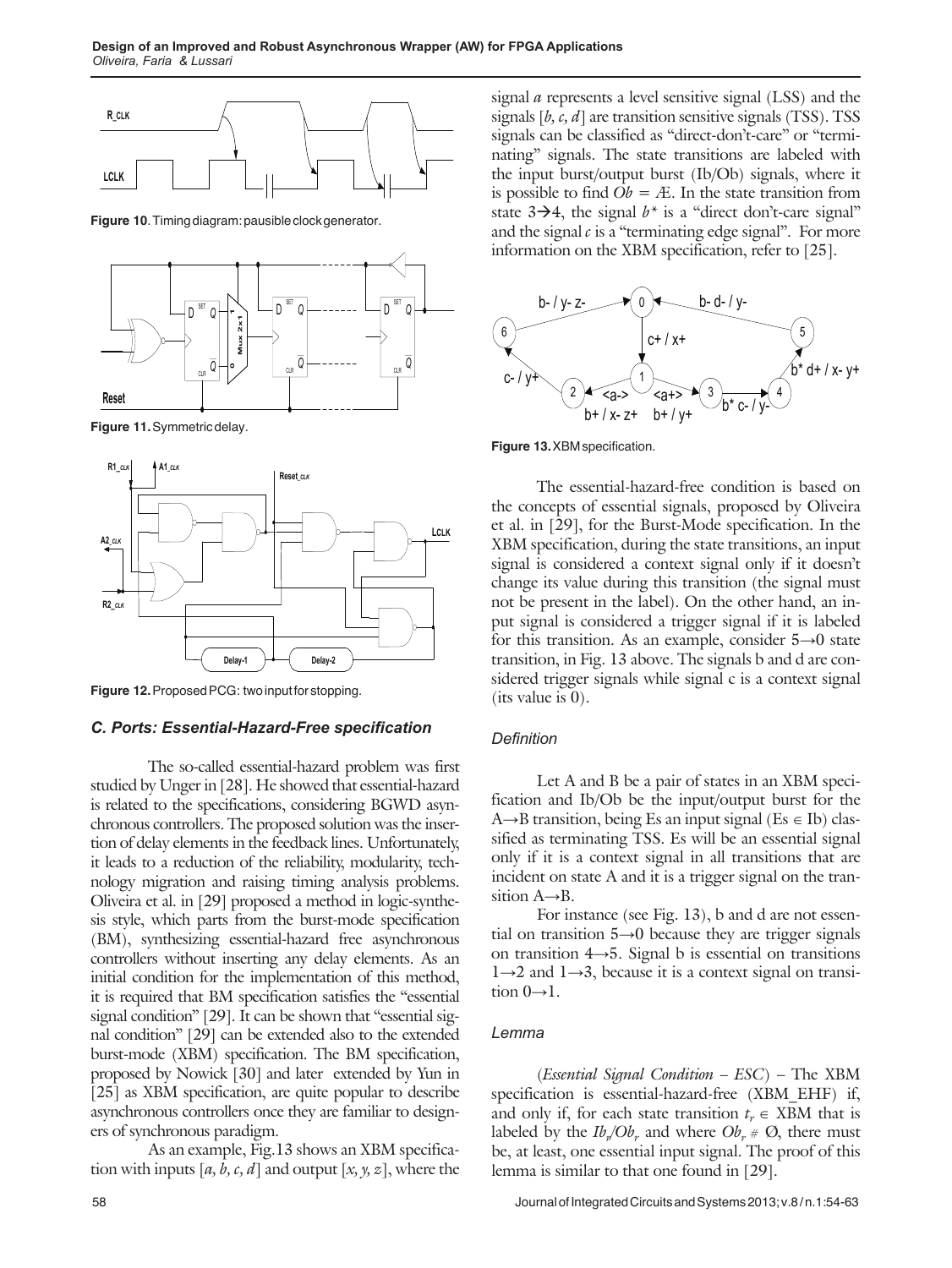Figures 14 and 15 show, respectively, the XBM and BM specifications of the input and output ports of the AW\_P [21]. Their descriptions are already adapted for use in the proposed AW\_P. Applying the lemma 3.3.1, it can be concluded that these specifications are XBM\_EHF specifications. Although being a EHF specification, it was shown that the implementation of this input port by the 3D tool generates essential hazard, leading to the conclusion that lemma 3.3.1 is necessary but not sufficient.



**Figure 14.** XBM specification: input port.



**Figure 15.** BM specification: output port

## **IV. MAPping\_direct\_XBM : METHODOLOGY**

*MAP\_DIR\_XBM\_* method, proposed and described in [24], uses the direct mapping style for the synthesis of XBM asynchronous controllers. In this section, besides presenting the MAP\_DIR\_XBM method, it is introduced the sufficient condition that guarantees implementability of XBM controllers, free of essential hazard, improving lemma 3.3.1.

Figure 16 shows the logic structure of the target architecture for states (*I,j*) of the port controllers, built from the CC (control cell ) and LO (logic output – standard RS architecture) blocks. Each state of the XBM is associated to a control cell (CC), which consists

of a memory element + a block of combinational logic (condition logic – CL), as presented in Fig. 17.



**Figure 16.** Structure: target architecture proposed and described by [24].



**Figure 17.** Control Cell

## *A. Memory element*

As can be seen in Fig. 18, and was previously described in [24], the Memory Element presents two input signals [*Ri, Ai*] and two output signals [*Ro, Ao*]. Figure 19 shows the behavior of the memory element used in the MAP\_DIR\_XBM method. The input signal *Ri* enables the present state, while the output signal *Ro* triggers the enabling of the next state. On the other hand, the output signal *Ao* triggers the disabling process of the previous state, while the input signal *Ai* disables the state.



**Figure 18.** Memory element (Cell) of [24].



**Figure 19.** Timing diagram of the memory element.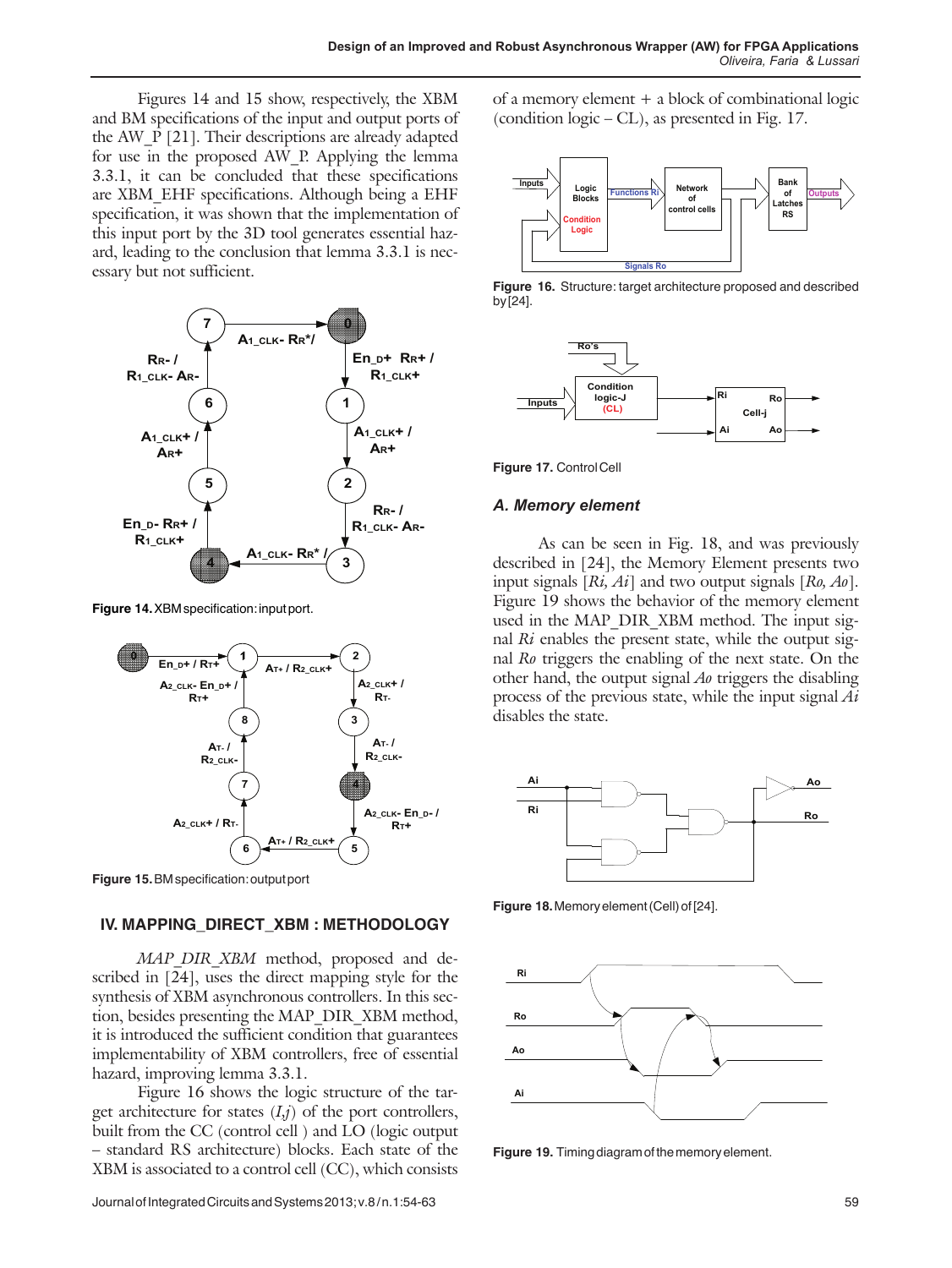## *B. Synthesis methodology*

The behavior of the Communication Port (AFSM) of a GALS system is captured initially by the XBM specification, as illustrated in Fig.14. The synthesis procedure for the *MAP\_DIR\_XBM* method consists of seven steps:

- 1. Each state of the XBM specification will be represented by a CC. Paths with two state transitions must have a support CC.
- 2. For each CC, there is a CL (Condition Logic excitation equation) block. The output of the CL is connected to the Req-in (memory elements). Support CCs do not need CL blocks.
- 3. Connect *Ro-i→CL-j* for each state transition, where signal *Ro* belongs to the initial state cell, and the CL block is related to the final state.
- 4. Connect *Ao-j→Ai-i* for each state transition on the backward direction. When there are two or more connections arriving at the *Ai* signal (decision state), a junction (JOIN) must be generated.
- 5. For each state *j* of the XBM that corresponds to the CLj block, extract the sum-of-products Boolean function. Each state transition that comes from state *j* generates a product with *trigger signals of type terminating edge* that belongs to the input burst.
- 6. In each connection junction (JOIN), replace it by an OR gate.
- 7. Using the *Ro* signals from the CCs, extract the sumof-product minimized Boolean functions  $F_{SET}$  and *FRESET* (standard RS architecture) of the output signals.

#### *C. Condition for the Implementation of EHF Ports*

An essential hazard occurs in a XBM\_AFSM when there is a race between input signals (belonging to a burst input) and the state variables, considering that this race is won by some of the state variable. The circuits obtained by the *MAP\_DIR\_XBM* method interact with the environment on the Ib/Ob mode. If the circuit satisfies the Lemma 4.3.1 below, it satisfies the unbounded gate and wire delay model. Therefore, the circuit is not sensible to the effects of cell mapping in FPGAs and to variations on the temperature and on the power source. Therefore, the synthesized communication ports are EHF. The implementation of ports that satisfies lemma 4.3.1 makes robust ports and, as consequence, we obtain a robust asynchronous wrapper.

#### *Lemma*

The resulting circuit based on a net of cells is considered EHF if, and only if, it is synthesized by the MAP\_ DIR\_XBM method and the XBM specification is EHF.

**Proof:** Be any state transitions  $S_i \rightarrow S_j \rightarrow S_k$  **I** XBM specification, being labeled, respectively, by Ib<sub>j</sub> and Ib<sub>k</sub>. In the network of cells, the state  $S_j$  is activated by the signal Ro-i (which behaviors as a state variable) and by the input burst  $Ib_j$ . The activation state  $S_j$  leads to the activation signal Ro-j that activates the next state  $S_k$ . Like  $Ib_k \not\subset Ib_j$ , once the essential signal  $E_{s-k} \not\in Ib_j$ , because  $E_{s-k}$  belongs to  $Ib_k$  and was not activated because the XBM is EHF. Therefore the state  $S_k$  is not activated, what means that there was not any race that could activate the state  $S_k$ .

## **V. design of the hazard-free ports**

The lemma 4.3.1 ensures the necessary and sufficient condition for the Input/Output ports of [21] to be used in the proposed asynchronous wrapper, improving it and making it more robust. As an illustration of the *Map* Dir XBM method, let us apply it on the input port, as follows.

As first and second steps of the methodology, one must replace each XBM state (see Fig 20) by a control cell (Fig. 18).

In the third step, one must perform the connections based on the handshaking protocol between control cells, in this case, the Request signals (see Fig. 21).

The fourth step performs the connections based on the handshaking protocol between control cells, in this case, the Acknowledge signal (see Fig. 22).

The fifth step of methodology extracts the Boolean equations of the CL blocks (see Fig. 22). For each one of the CLs there is a sum of product equation, where the product is the burst input of the state transition that focuses on the CL state.

The step six is not applied in this project.

The seventh step extracts the output Boolean equations for Fig. 22. The output logic is implemented in standard RS architecture, where the inputs are Ro's. Figure 23 shows the logic circuit of the input port.

Figure 24 shows the logic circuit of the output port synthesized by the *Map\_Dir\_XBM* method.



 **Figure 20.** Net of cells: first and second steps.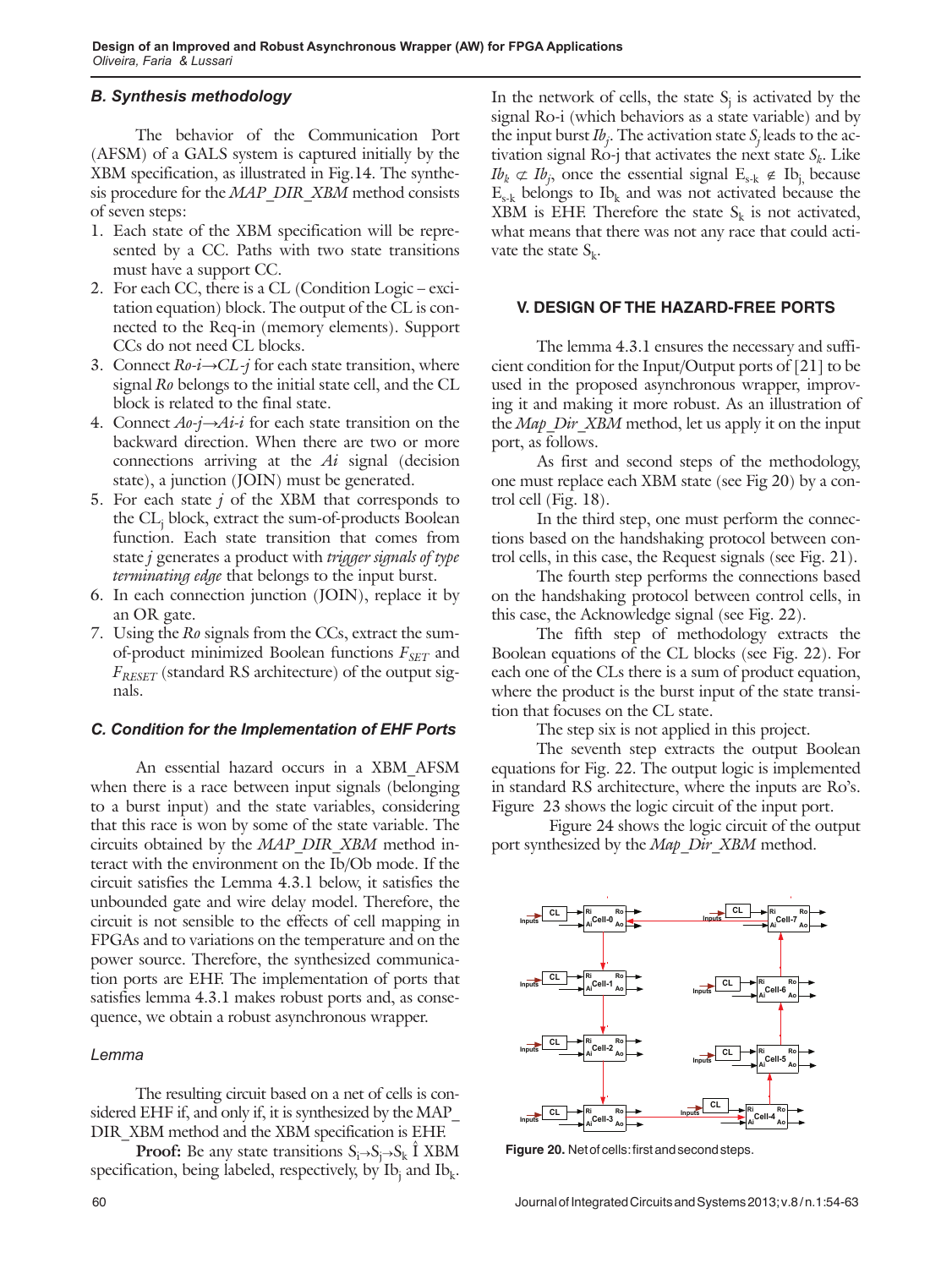

 **Figure 21.** Net of cells: third step.



 **Figure 22.** Net of cells: Input Port (fourth step).



**Figure 23.** Logic circuit: Input Port (seventh step).



**Figure 24.** Logic circuit: Input Port (seventh step).

## **VI. simulation Results & further Discussions**

Firstly, it is important to list the advantages of the GALS systems: *a)* reuse of previously design IPs; *b)* the IPs work on their original frequency; *c)* use of standard synchronous tools for the design and verification of new IPs; *d)* dramatic reduction in the timing analysis efforts; *e)* reduction in electromagnetic interference; *f)* potential power reduction; and  $q$ ) elimination of the clock skew issue.

This list of advantages of GALS system leads to a conclusion that GALS design can meet a relevant role in the future of digital design, but a major drawback to this potential use is the asynchronous interface, especially when implemented in FPGA.

Focusing on this kind of applications, this paper presented an asynchronous hazard-free oriented interface for FPGA implementations, which shows to be robust to any kind of mapping. When a XBM controller is EHF, being implemented in the architecture of Fig. 16, we say that it satisfies the "delay insensitive" model (DI) [6] and interacts with the environment in Ib/Ob mode. This delay model does not need to insert any element of delay or meet the requirements of isochronic fork. It was not found in literature any work presenting an interface with similar properties.

During the previous sections, it was shown the detailed design of ports and PCG of a new asynchronous GALS wrapper architecture, in order to be implemented in FPGAs. These designed structures were simulated in Quartus II version 9.0 of ALTERA, family Cyclone III, in the device EP3C40F780C6 [31]. Figure 25 shows the simulation result of the proposed asynchronous wrapper, which satisfies the XBM specifications. It required 58 LUTS with 14ns of latency time.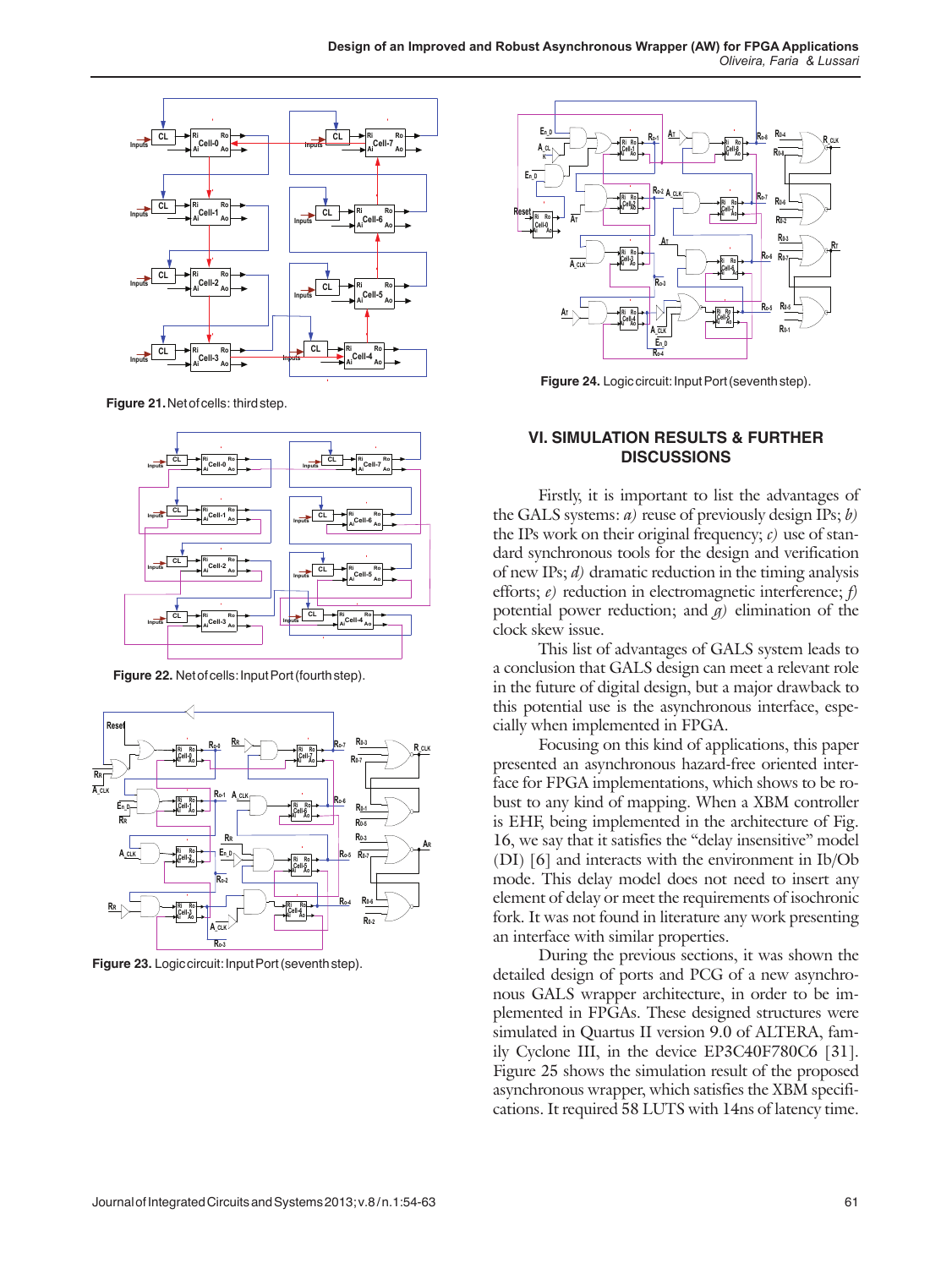

**Figure 25.** Simulation of asynchronous wrapper.

Figure 26 shows the simulation of the proposed PCG, showing the stopping and starting of the clock. Figure 27 shows the results of the three PCGs, involving six parameters. The delay elements inserted in the three PCGs are equal. Comparing the proposed PCG with the PCGs presented in [22,27], our proposal presents a reduction in three of these parameters.

|                   | 0 ps | 40.0 <sub>ns</sub> | 80.0 <sub>ns</sub> | 120.0 <sub>ns</sub> |  |
|-------------------|------|--------------------|--------------------|---------------------|--|
| Resetclk          |      |                    |                    |                     |  |
| R <sub>1clk</sub> |      |                    |                    |                     |  |
| R <sub>2clk</sub> |      |                    |                    |                     |  |
| <b>A1clk</b>      |      |                    |                    |                     |  |
| A <sub>2clk</sub> |      |                    |                    |                     |  |
| Lelk              |      | <u>unnnnnn</u>     |                    |                     |  |

**Figure 26.** Simulation: PCG.

|           | Time<br>PCGs Req->Ack of clock |       | Stop time Start time<br>of clock | Time<br>of cycle  | Power<br>consumed | Nu. of<br><b>LUTS</b> |
|-----------|--------------------------------|-------|----------------------------------|-------------------|-------------------|-----------------------|
| Figure 7  | 9.4 <sub>ns</sub>              | 6,3ns | 8.5ns                            | 5.3ns             | 106.8mw           | 8                     |
|           |                                |       |                                  |                   |                   |                       |
| Figure 8  | 8.3ns                          | 7.3ns | 7.9ns                            | 2.4 <sub>ns</sub> | 106.8mw           | 5                     |
| Figure 12 | 6.5ns                          | 8.3ns | 7,2ns                            | 3.5ns             | 106.7mw           | 11                    |

**Figure 27.** Results: PCG's parameters.

#### **VII. concluSION**

GALS systems implemented in FPGAs showed to be an interesting design style. Through the results of this work, it was possible to discuss typical problems concerning to asynchronous interface design, dedicated for FPGAs, especially with the asynchronous wrapper. It was proposed a new architecture to an asynchronous wrapper that is able to overcome the previously discussed drawbacks, showing to be a good option for those designers who need to implement GALS in FPGA. In this context the proposed architecture (controllers) showed to be essential-hazard-free, not needing any special cares in implementation concerning to LUTs choice and being fully compatible with FPGA.

As additional advantages of the proposed architecture we showed: total autonomy that synchronous modules achieve when interacting with the asynchronous wrapper; ports can be synthesized in the direct mapping style (so without knowledge of asynchronous logic synthesis); and ports interact with environment in *Ib/Ob* Mode, not needing a timing analysis. Simulation results showed to be correct, agreeing to the expected ones and proving the high potentialities of the new structures proposed. Finally, it was presented the logic and essential-hazard free synthesis of input/output ports. Future works lead to a robust asynchronous interface for FPGA GALS implementation, involving FIFO.

#### **References**

- [1] G. DE Micheli, "An Outlook on Design Technologies for Future Integrated Systems," IEEE Trans. on CAD of Integrated Circuits and Systems, vol. 28, no.6, pp. 777-789, June 2009.
- [2] K. D. Muller-Glaser, et. al. "Multiparadigm Modeling in Embedded Systems Design", *IEEE Trans. on Control Systems Technology*, vol. 12, no. 2, March 2004.
- [3] A. J. Martin and M. Nystrom, "Asynchronous Techniques for System-on-Chip Design*," Proc. of the IEEE*, vol.94, no. 6, pp.1089-1120, June 2006.
- [1] J. J. Rodriguez, et. Al., "Features, Design Tools, and Applications Domains of FPGAs", *IEEE Trans. on Industrial Electronics*, vol. 54, No. 4, pp.1810-1823, August 2007.
- [2] P. P. Czapski and A. Sluzek, "A Survey on System-Level Techniques for Power Reduction in Field Programmable Gate Array (FPGA)-Based Devices", The Second Int. Conf. on Sensor Technologies and Applications, pp.319-327, 2008.
- [3] C. J., Myers, "*Asynchronous Circuit Design*", Wiley & Sons, Inc., 2004, 2a edition.
- [4] W. Hardt, et. al., "Architecture Level Optimization for<br>Asynchronous IPs", Proc. 13<sup>th</sup> Annual IEEE Int. Conf. ASIC/ SOC, pp.158-162, 2000.
- [5] M. Tranchero and L. M. Ryneri, "Implementation of Self-Timed Circuits onto FPGAs Using Commercial Tools", 11<sup>th</sup> Euromicro Conf. on Digital System Design Architectures, Methods and Tools, pp.373-380, 2008.
- [6] N. Huot, et. al., "FPGA architecture for multi-style asynchronous logic," Proc. of the Design, Automation and Test in Europe Conference and Exhibition, pp. 32-33, 2005.
- [7] D. M. Chapiro, *Globally-Asynchronous Locally-Synchronous Systems*, PhD thesis, Stanford University, October 1984.
- [8] D. S. Bormann and P. Y. K., "Asynchronous Wrappers for Heterogeneous Systems," Proc. Int. Conf. Computer Design (ICCD), pp.307-314, October 1997.
- [9] P. Techan, M. Greenstreet, and G. Lemieux, "A Survey and Taxonomy of GALS Design Styles," *IEEE Design & Test of Computers*, vol. 24, pp.418-428, September-October 2007.
- [10]F. K. Gurkaynak, et al., "GALS at ETH Zurich: Success or Failure ?,", Proc. 12<sup>th</sup> IEEE Int. Symposium on Asynchronous Circuits and Systems, pp. 150-159, 2006.
- [11] M. Krstic´, et al., "Globally Asynchronous, Locally Synchronous Circuits: Overview and Outlook," *IEEE Design & Test of Computers*, vol. 24, pp. 430-441, September-October 2007.
- [12] A. Kumala, et al., "Reliable GALS Implementation of MPEG-4 Encoder with Mixed Clock FIFO on Standard FPGA," Int.